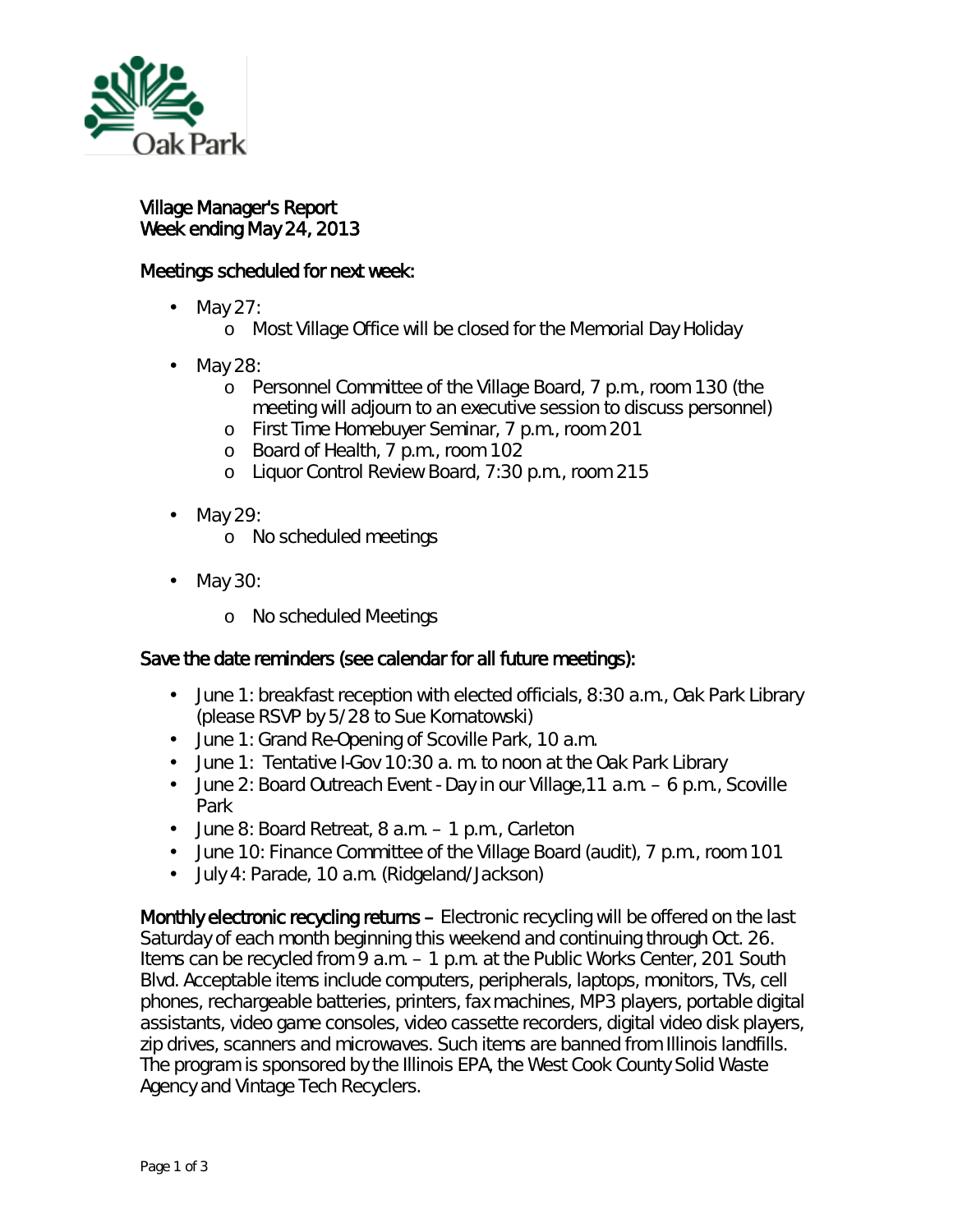Farmers' Market in full swing – Following last week's opening of its 38th season, the Oak Park Farmers' Market is open for business from 7 a.m. - 1 p.m. every Saturday through October. This Saturday is a Go Green day with sustainability focused activities.

On-street parking restrictions eased– The overnight parking ban will not be enforced on most Oak Park residential streets over the Memorial Day weekend. Overnight restrictions will be lifted at 2:30 a.m., Sat., May 25, and resume at 2:30 a.m., Wed., May 29. However, restrictions will remain in effect in overnight permit areas, such as Village-owned lots, on-street enclaves and on-street overnight parking zones. All other parking regulations also remain in effect, including all daytime posted restrictions and regulations related to traffic and public safety. The holiday does not affect parking meters.

Village Hall closed Monday – [Village Hall](http://www.oak-park.us/About_Our_Village/about_our_village.html) will be closed on Mon., May 27, in observance of Memorial Day. Should an incident that doesn't quite rise to the level of a 9-1-1 emergency occur when Village Hall is closed, residents are asked to call the [Police Department](http://www.oak-park.us/Police/index.html) non-emergency number 708.386.3800 for assistance.

Memorial Day commemoration planned – A Memorial Day commemoration ceremony is scheduled for 9 a.m., Mon., May 27, at the Peace Triumphant monument in Scoville Park. In addition to remarks from public officials and local veterans, patriotic singing, a bugler playing taps and a rifle salute from the Oak Park Police honor guard are planned. Special tributes will be made to fallen soldiers and River Forest diplomat Anne Smedinghoff who was killed in Afghanistan last month. The event also will tie into the [150th anniversary](http://www.civilwar.org/150th-anniversary/) of the Civil War. For more information, call 708.697.6915 or 708.386.4040.

FEMA home inspections begin – Residents who applied for federal disaster aid following the flooding in April can expect a visit soon from a [FEMA](http://www.fema.gov/) inspector. Homeowners, renters and business owners affected by the storms may register for assistance online at [www.fema.gov](http://www.fema.gov/) or [www.DisasterAssistance.gov](http://www.disasterassistance.gov/) or by telephone at 800.621.3362. July 9 is the last day to register for assistance. Only about 30 residents reported flooding to Public Works.

Vehicle sticker renewals update – Nearly 7,100 vehicles stickers have been purchased since sales began on May 10. It may be a little early in the season to gauge activity levels, however. Renewal notices were mailed a week earlier this year than last, which may preclude accurate week-to-week comparisons between 2013 and 2012 renewals. In addition, the deadline was extended by two weeks last year after the deadline was moved to July 15 from June 30. Online renewals last year also reflected an extra day as the deadline fell on a holiday. Parking Services will continue to monitor the sales statistics and provide more information as the renewal deadline approaches.

I-290 discussion takes to social media – The Communications Department curated an online discussion across its social media platforms about IDOT's plans to expand the Eisenhower Expressway through Oak Park. Beginning with a call for input via *enews*, then a series of thoughtful questions on [Facebook](http://www.facebook.com/vopnews) and [Twitter,](https://twitter.com/vopnews) communications staff engaged with residents to create a lively, informative discussion from May 15 to May 20. More than 50 comments were posted on our